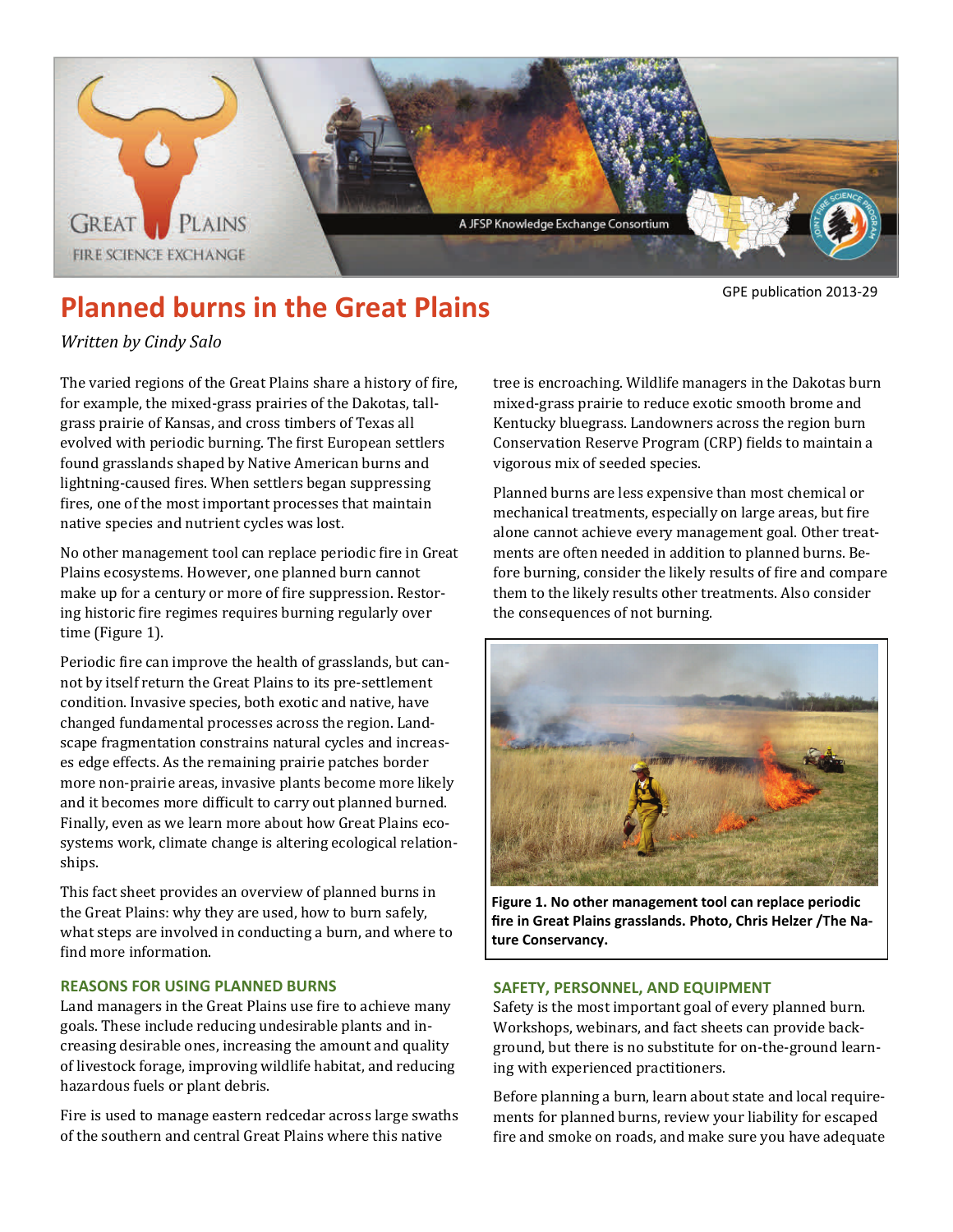insurance. Even burns on private land may require burning permits and usually require notifying local authorities prior to burning. All burns must abide by local regulations including burn bans and red flag warnings. Neighbors should also be notified before a burn.

A written burn plan is an irreplaceable planning tool and is often required for a burn permit. A burn plan includes details such as:

- Location of the burn and maps showing access roads, firebreaks, and hazards.
- Purpose of fire and expected results.
- Types of fuels and burn prescription.
- Equipment and personnel.
- Types and locations of firebreaks.
- Smoke management plan.
- Contingency plan: what if something goes wrong?

Safe and effective planned burns need an experienced fire boss to direct a team to ignite the fire and to extinguish any spot fires--fires that ignite outside the burn area--and insure that flames remain within firebreaks. Equipment used on planned burns typically includes:

- Safety: clothing with natural fibers or fire retardant, first aid kit, radios/phones, emergency contact information.
- Ignition: ignition source such as drip torches, field weather kit (to verify conditions).
- Suppression: water source such as pickup truck with slip in pumper unit, hand tools for small spot fires and complete suppression.

# **BURNING PRESCRIPTIONS**

Prescriptions include weather guidelines for safe and effective planned burns for different fuels and topography. These guidelines specify safe ranges for temperature, relative humidity (RH), and wind (speed, direction, and consistency).

Weather interacts with fuel and topography to shape fire behavior. Low RH dries fuel, high temperature can increase fire intensity, and strong wind pushes flames rapidly across a burn area (Table).

**Table. General guidelines for safe planned burns (Anderson and Stubbendieck 2006, Volesky et al. 2007, Weir et al. 2009).** 

| Team experience /<br>fuel conditions                         | Temp.<br>(°F) | <b>RH</b><br>(%) | Wind<br>(mph) |
|--------------------------------------------------------------|---------------|------------------|---------------|
| Experienced team /<br>moderate fuels<br>Inexperienced team / | < 80          | > 25             | < 15          |
| heavy fuels                                                  | < 60          | >40              | $5-10$        |

Spot fires are much less common above 40% RH, but increase quickly at lower humidity. Ideal winds are steady and from a consistent direction, in order to move the planned burn across a site safely.

As a rule of thumb, when the temperature increases by  $20^{\circ}F$ , the RH drops by half. For example, if the temperature increases from  $50$  to  $70^{\circ}$ F, the RH will drop from its original 80% to 40%.

Prescriptions usually specify the fuel types and amounts on a site. Sites with patchy fuel or varied topography pose special challenges. Fire moves uphill quickly as it preheats the vegetation ahead and slows when moving downhill.

Safe burns require conditions that are within prescription during the entire time the fire is burning. Wait for a forecast with at least 12 hours of suitable weather before starting a burn. Check the weather hourly during the burn and ask, "Could we stop this fire if it escapes?" Extinguish any potentially unsafe fire.



**Figure 2. Gravel roads can be effecƟve firebreaks, but may need to be widened with an addiƟonal, created firebreak. Photo, Mary Means/The Nobel Foundation.** 



**Figure 3. Make sure vegetaƟon is well‐incorporated when rotoƟlling or disking firebreaks. Photo, Steven Smith/The Nobel FoundaƟon.**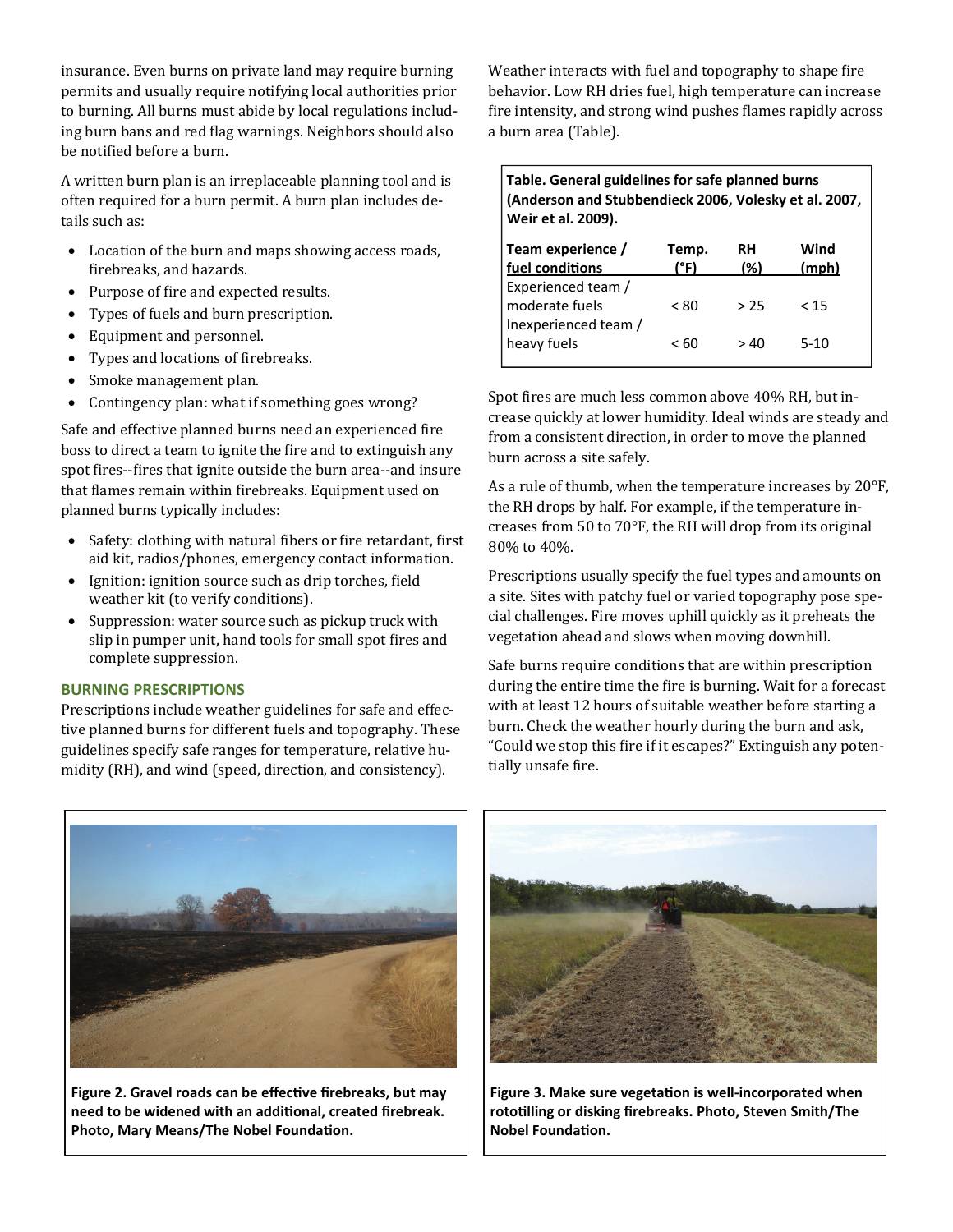# **FIREBREAKS**

Firebreaks, also called fireguards, are areas with little or no fuel that enclose and contain a planned burn. Firebreaks should be drivable, so that people and equipment can access all parts of the fire.

When wide enough, existing breaks such as roads, agricultural fields, waterways, and snow banks can be used as firebreaks (Figure 2). Some of these areas may contain vegetation that must be removed or incorporated, such as in borrow ditches and within two track roads.

Existing firebreaks can also be widened and connected with firelines that are bladed, disked, or mowed (Figure 3); blacklines burned before the main part of the fire; wetlines sprayed with water or fire retardant; or handlines dug with hand tools. Bare soil lines are the safest and most effective, but may need to be rehabilitated after a fire, especially on slopes. Mowed or grazed firebreaks slow, but rarely stop a fire and are safest when inside a firebreak of bare soil.

Firebreak widths vary with fuel conditions; when fuels vary across a fire, firebreak widths should also vary. Remove trees that could fall on, or throw firebrands across, a firebreak. Downwind firebreaks must be wide enough to contain a fire pushed by wind.

#### **IGNITION AND BURNING**

Planned burns during the dormant season are fueled by dry grass from the previous growing season. From 750 to 1,500 pounds per acre of this fuel carry fire to produce a complete burn (Volesky et al. 2007). Plants with less than 15% moisture burn well. Estimate this by tearing off a bunch of grass at the base and bending it; if it breaks easily in the middle, it is dry enough (Hanselka 2009). However, the moisture content of grass can change in an hour as the fine stalks respond quickly to



**Figure 4. Types of fire used in planned burns. a. Backfires burn into the wind and are used to create firebreaks, b. Headfires are pushed by the wind into wide firebreaks, c. Flankfires burn perpendicular to the wind, d. Strip‐headfires burn across an area in strips. SƟppled areas indicate fire, wide white arrows indicate** wind direction, small black arrows indicate direction of fire move**ment. All diagrams, Oklahoma CooperaƟve Extension Service.**

changes in humidity.

Planned burns during the growing season require enough dead plant material left from the previous year to carry fire to green, growing plants and dry them enough to burn. Growing season burns move more slowly and are less likely to produce spot fires than dormant season burns. The high moisture content in growing plants produces patchier burns and more smoke than does burning dormant plants.

Burning during both the dormant and growing season helps managers meet their burning goals by increasing the number of days available for planned burns. Growing season planned burns can produce a flush of high quality forage for livestock late in the growing season, when the quality of most forage declines.

Planned burns typically use backfires, headfires, and flank fires (Figure 4). Backfires are easier to manage than headfires, as they move slowly into the wind and produce relatively short flames. These are used to create firebreaks and to burn volatile vegetation safely. Because they move more slowly, backfires consume more vegetation and produce less smoke.

Flank fires burn perpendicular to the wind, on the sides of a fire. These are riskier to carry out than other fires, as a